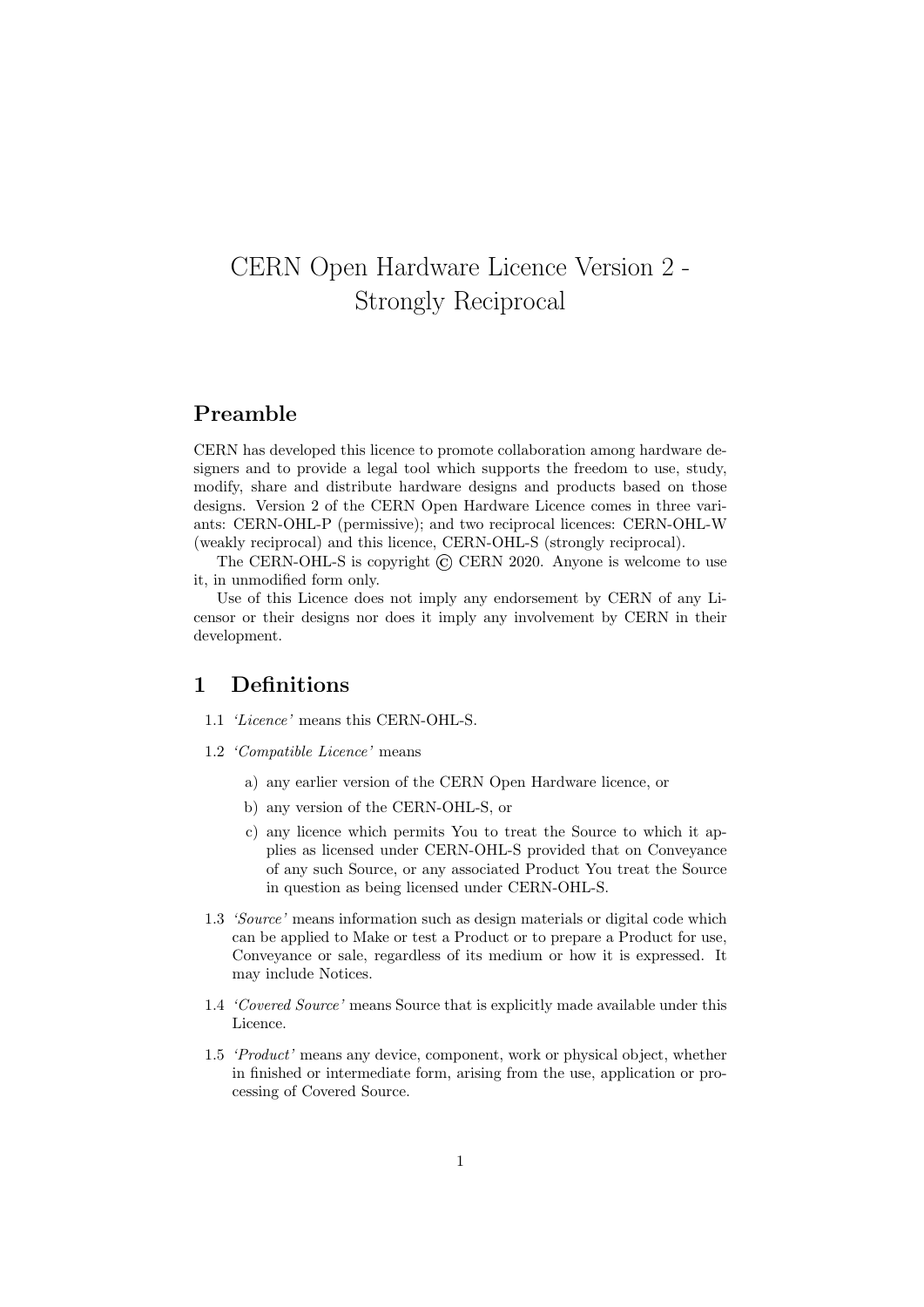- 1.6 'Make' means to create or configure something, whether by manufacture, assembly, compiling, loading or applying Covered Source or another Product or otherwise.
- 1.7 'Available Component' means any part, sub-assembly, library or code which:
	- a) is licensed to You as Complete Source under a Compatible Licence; or
	- b) is available, at the time a Product or the Source containing it is first Conveyed, to You and any other prospective licensees
		- i) as a physical part with sufficient rights and information (including any configuration and programming files and information about its characteristics and interfaces) to enable it either to be Made itself, or to be sourced and used to Make the Product; or
		- ii) as part of the normal distribution of a tool used to design or Make the Product.
- 1.8 'Complete Source' means the set of all Source necessary to Make a Product, in the preferred form for making modifications, including necessary installation and interfacing information both for the Product, and for any included Available Components. If the format is proprietary, it must also be made available in a format (if the proprietary tool can create it) which is viewable with a tool available to potential licensees and licensed under a licence approved by the Free Software Foundation or the Open Source Initiative. Complete Source need not include the Source of any Available Component, provided that You include in the Complete Source sufficient information to enable a recipient to Make or source and use the Available Component to Make the Product.
- 1.9 'Source Location' means a location where a Licensor has placed Covered Source, and which that Licensor reasonably believes will remain easily accessible for at least three years for anyone to obtain a digital copy.
- 1.10 'Notice' means copyright, acknowledgement and trademark notices, Source Location references, modification notices (subsection 3.3(b)) and all notices that refer to this Licence and to the disclaimer of warranties that are included in the Covered Source.
- 1.11 'Licensee' or 'You' means any person exercising rights under this Licence.
- 1.12 'Licensor' means a natural or legal person who creates or modifies Covered Source. A person may be a Licensee and a Licensor at the same time.
- 1.13 'Convey' means to communicate to the public or distribute.

## 2 Applicability

2.1 This Licence governs the use, copying, modification, Conveying of Covered Source and Products, and the Making of Products. By exercising any right granted under this Licence, You irrevocably accept these terms and conditions.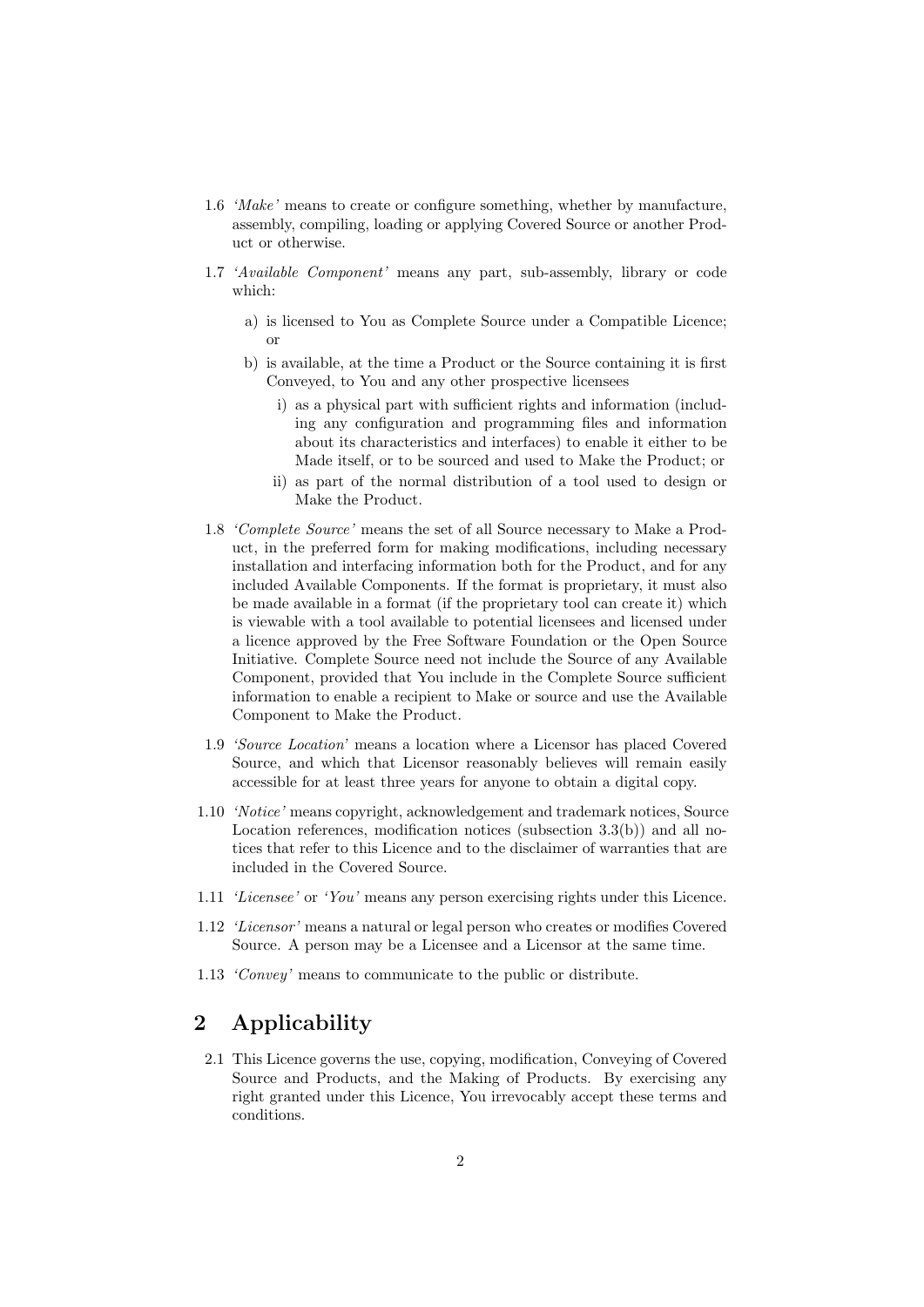- 2.2 This Licence is granted by the Licensor directly to You, and shall apply worldwide and without limitation in time.
- 2.3 You shall not attempt to restrict by contract or otherwise the rights granted under this Licence to other Licensees.
- 2.4 This Licence is not intended to restrict fair use, fair dealing, or any other similar right.

## 3 Copying, modifying and Conveying Covered Source

- 3.1 You may copy and Convey verbatim copies of Covered Source, in any medium, provided You retain all Notices.
- 3.2 You may modify Covered Source, other than Notices, provided that You irrevocably undertake to make that modified Covered Source available from a Source Location should You Convey a Product in circumstances where the recipient does not otherwise receive a copy of the modified Covered Source. In each case subsection 3.3 shall apply.

You may only delete Notices if they are no longer applicable to the corresponding Covered Source as modified by You and You may add additional Notices applicable to Your modifications. Including Covered Source in a larger work is modifying the Covered Source, and the larger work becomes modified Covered Source.

- 3.3 You may Convey modified Covered Source (with the effect that You shall also become a Licensor) provided that You:
	- a) retain Notices as required in subsection 3.2;
	- b) add a Notice to the modified Covered Source stating that You have modified it, with the date and brief description of how You have modified it;
	- c) add a Source Location Notice for the modified Covered Source if You Convey in circumstances where the recipient does not otherwise receive a copy of the modified Covered Source; and
	- d) license the modified Covered Source under the terms and conditions of this Licence (or, as set out in subsection 8.3, a later version, if permitted by the licence of the original Covered Source). Such modified Covered Source must be licensed as a whole, but excluding Available Components contained in it, which remain licensed under their own applicable licences.

## 4 Making and Conveying Products

You may Make Products, and/or Convey them, provided that You either provide each recipient with a copy of the Complete Source or ensure that each recipient is notified of the Source Location of the Complete Source. That Complete Source is Covered Source, and You must accordingly satisfy Your obligations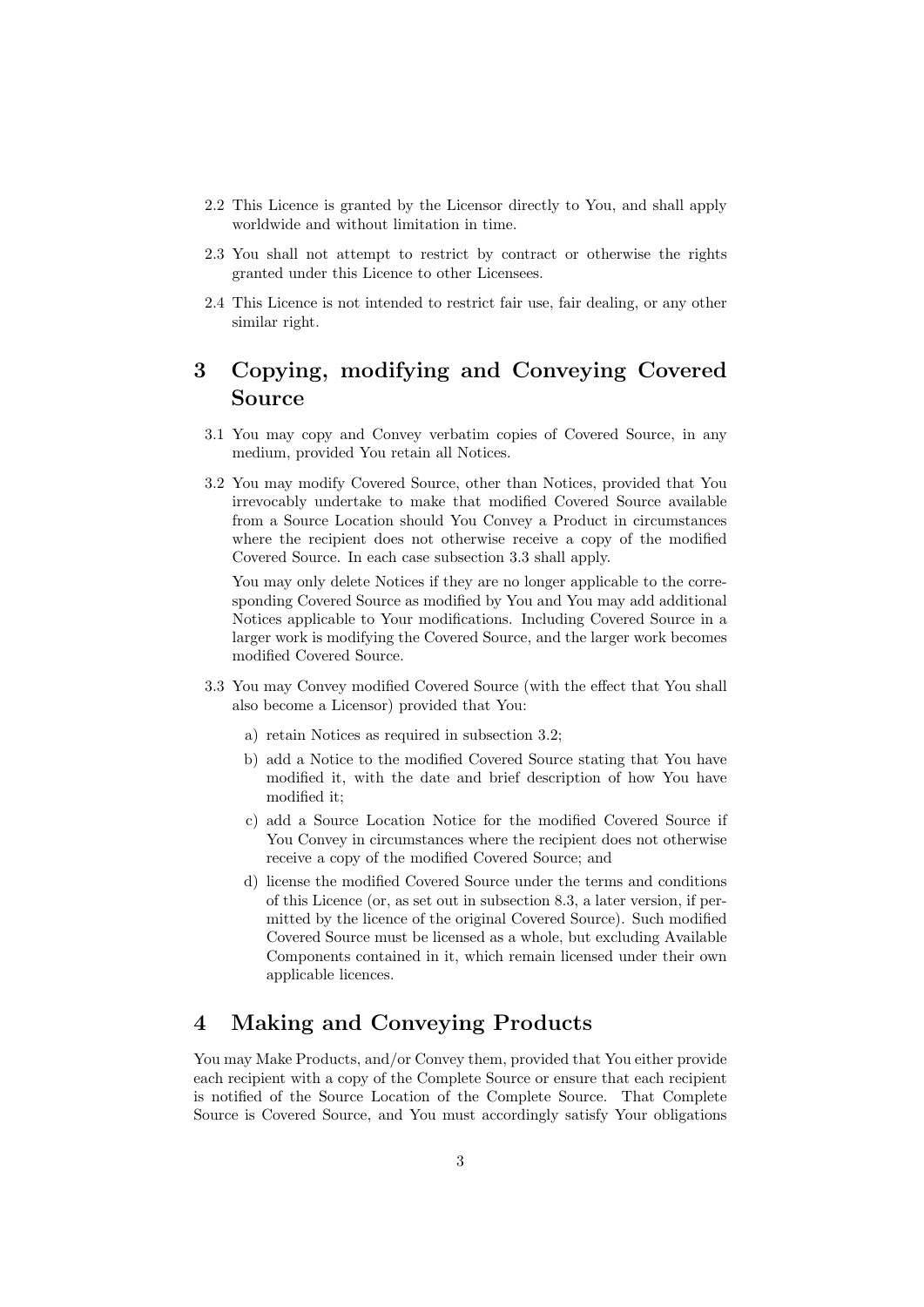set out in subsection 3.3. If specified in a Notice, the Product must visibly and securely display the Source Location on it or its packaging or documentation in the manner specified in that Notice.

### 5 Research and Development

You may Convey Covered Source, modified Covered Source or Products to a legal entity carrying out development, testing or quality assurance work on Your behalf provided that the work is performed on terms which prevent the entity from both using the Source or Products for its own internal purposes and Conveying the Source or Products or any modifications to them to any person other than You. Any modifications made by the entity shall be deemed to be made by You pursuant to subsection 3.2.

## 6 DISCLAIMER AND LIABILITY

- 6.1 DISCLAIMER OF WARRANTY The Covered Source and any Products are provided 'as is' and any express or implied warranties, including, but not limited to, implied warranties of merchantability, of satisfactory quality, non-infringement of third party rights, and fitness for a particular purpose or use are disclaimed in respect of any Source or Product to the maximum extent permitted by law. The Licensor makes no representation that any Source or Product does not or will not infringe any patent, copyright, trade secret or other proprietary right. The entire risk as to the use, quality, and performance of any Source or Product shall be with You and not the Licensor. This disclaimer of warranty is an essential part of this Licence and a condition for the grant of any rights granted under this Licence.
- 6.2 EXCLUSION AND LIMITATION OF LIABILITY The Licensor shall, to the maximum extent permitted by law, have no liability for direct, indirect, special, incidental, consequential, exemplary, punitive or other damages of any character including, without limitation, procurement of substitute goods or services, loss of use, data or profits, or business interruption, however caused and on any theory of contract, warranty, tort (including negligence), product liability or otherwise, arising in any way in relation to the Covered Source, modified Covered Source and/or the Making or Conveyance of a Product, even if advised of the possibility of such damages, and You shall hold the Licensor(s) free and harmless from any liability, costs, damages, fees and expenses, including claims by third parties, in relation to such use.

## 7 Patents

7.1 Subject to the terms and conditions of this Licence, each Licensor hereby grants to You a perpetual, worldwide, non-exclusive, no-charge, royaltyfree, irrevocable (except as stated in subsections 7.2 and 8.4) patent license to Make, have Made, use, offer to sell, sell, import, and otherwise transfer